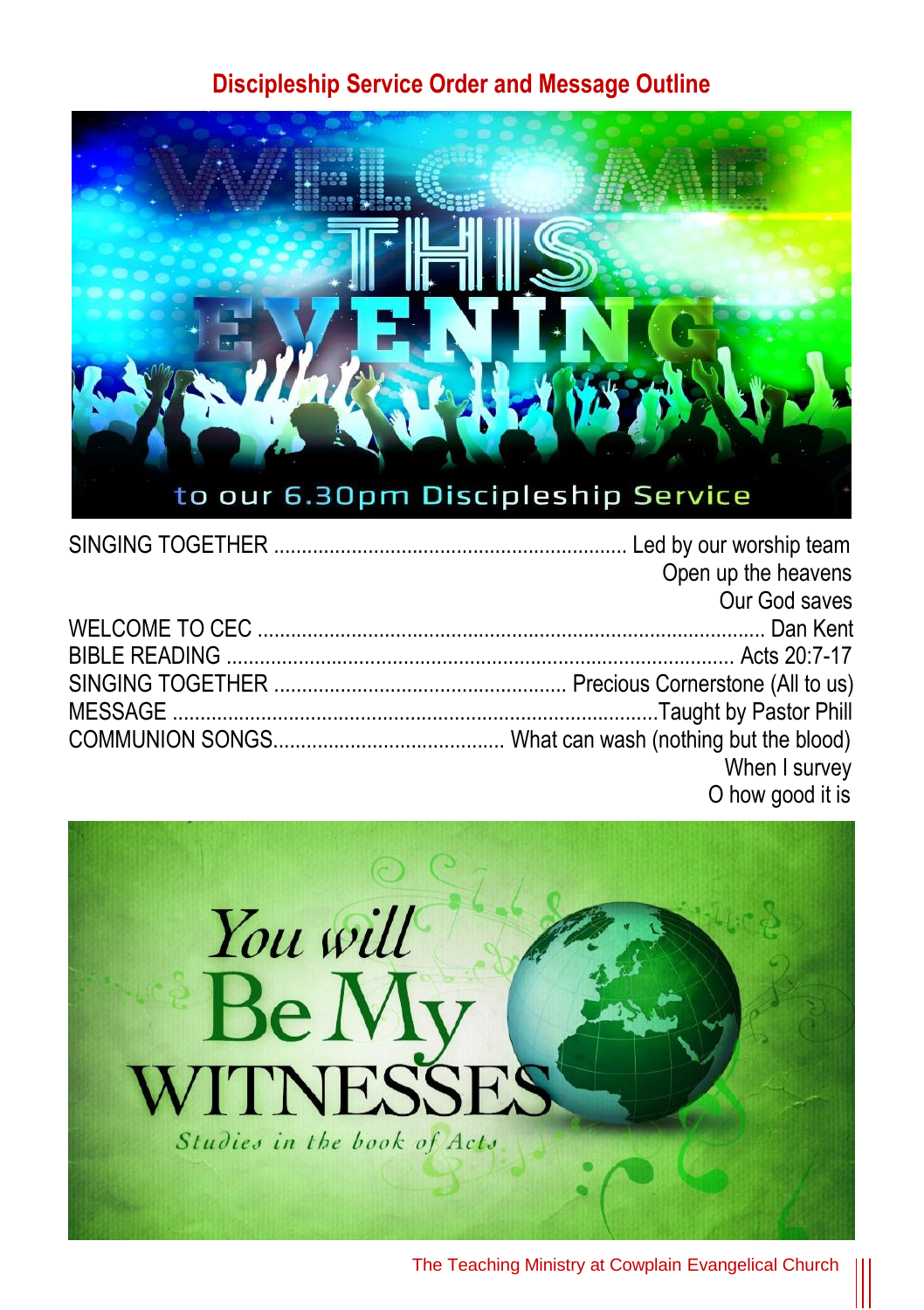**You will be my witnesses #54 Loving the church: Part 2 Acts 20:7-17**

## **Introduction**

Philippians 1:3-7

1 Thessalonians 2:8

**1. We love the church by our \_\_\_\_\_\_\_\_\_\_\_\_\_\_\_\_\_\_\_\_\_\_.** Acts 20:1

**2. We love the church by our \_\_\_\_\_\_\_\_\_\_\_\_\_\_\_\_\_\_\_\_\_\_.** Acts 20:1-2

**3. We love the church because of the \_\_\_\_\_\_\_\_\_\_\_\_\_\_\_\_\_\_\_\_.** Acts 20:2

**4. We love the church by being \_\_\_\_\_\_\_\_\_\_\_\_\_\_\_\_\_\_\_\_\_\_.** Acts 20:3-6

**5. We love the church by being \_\_\_\_\_\_\_\_\_\_\_\_\_\_\_\_\_\_\_\_\_\_.** Acts  $20.7$ 

**1. We gather together on a Sunday for \_\_\_\_\_\_\_\_\_\_\_\_\_\_\_\_\_\_\_\_.** John 20:19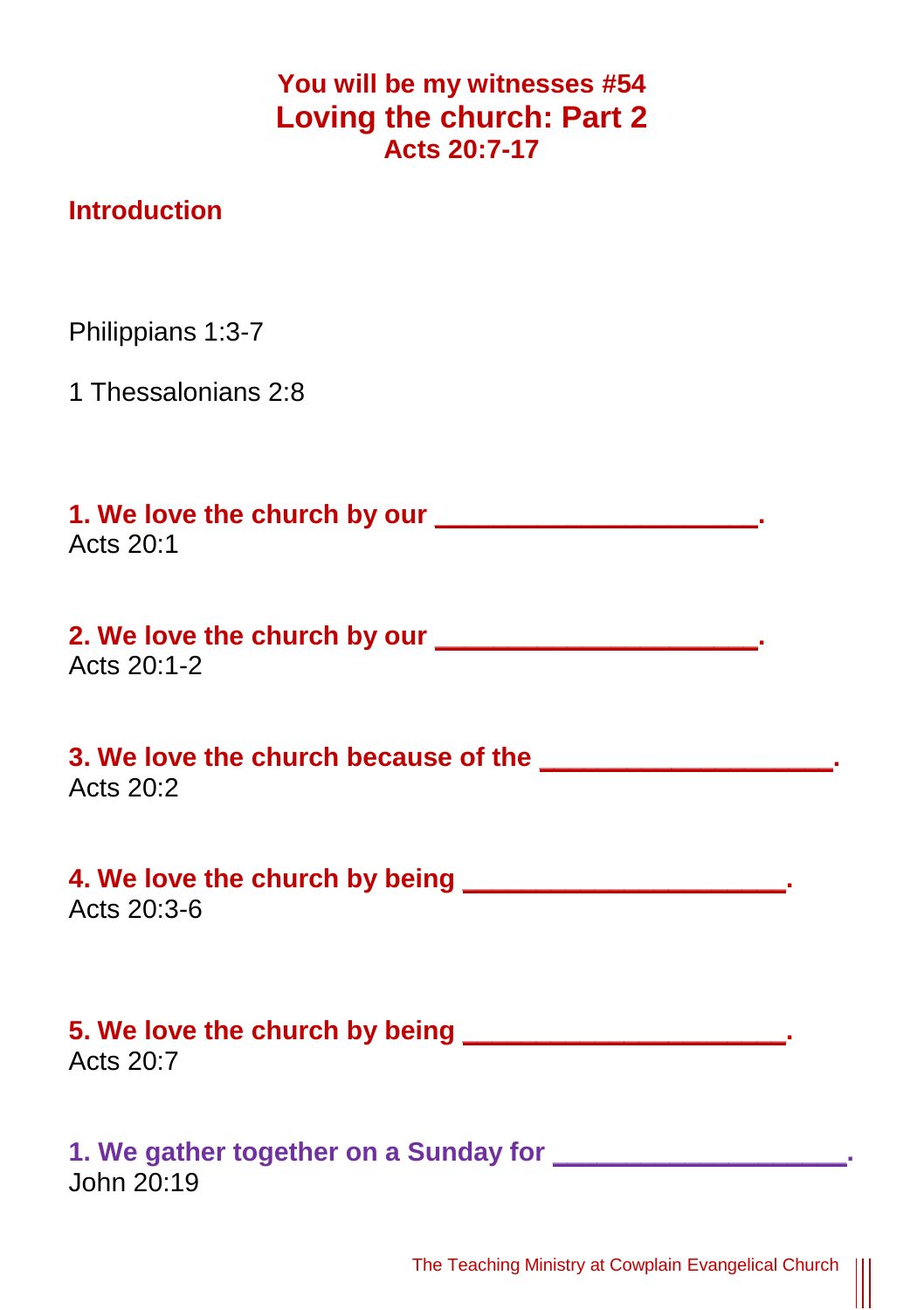Hebrews 10:25

1 Corinthians 16:2

Acts 20:7-8

1 Corinthians 11:20-22

**2. We gather together on a Sunday for \_\_\_\_\_\_\_\_\_\_\_\_\_\_\_\_\_\_\_\_.** Acts 20:7

Acts 6:4, 7

Acts 20:7

1 Peter 2:2

Acts 20:8

Acts 20:9